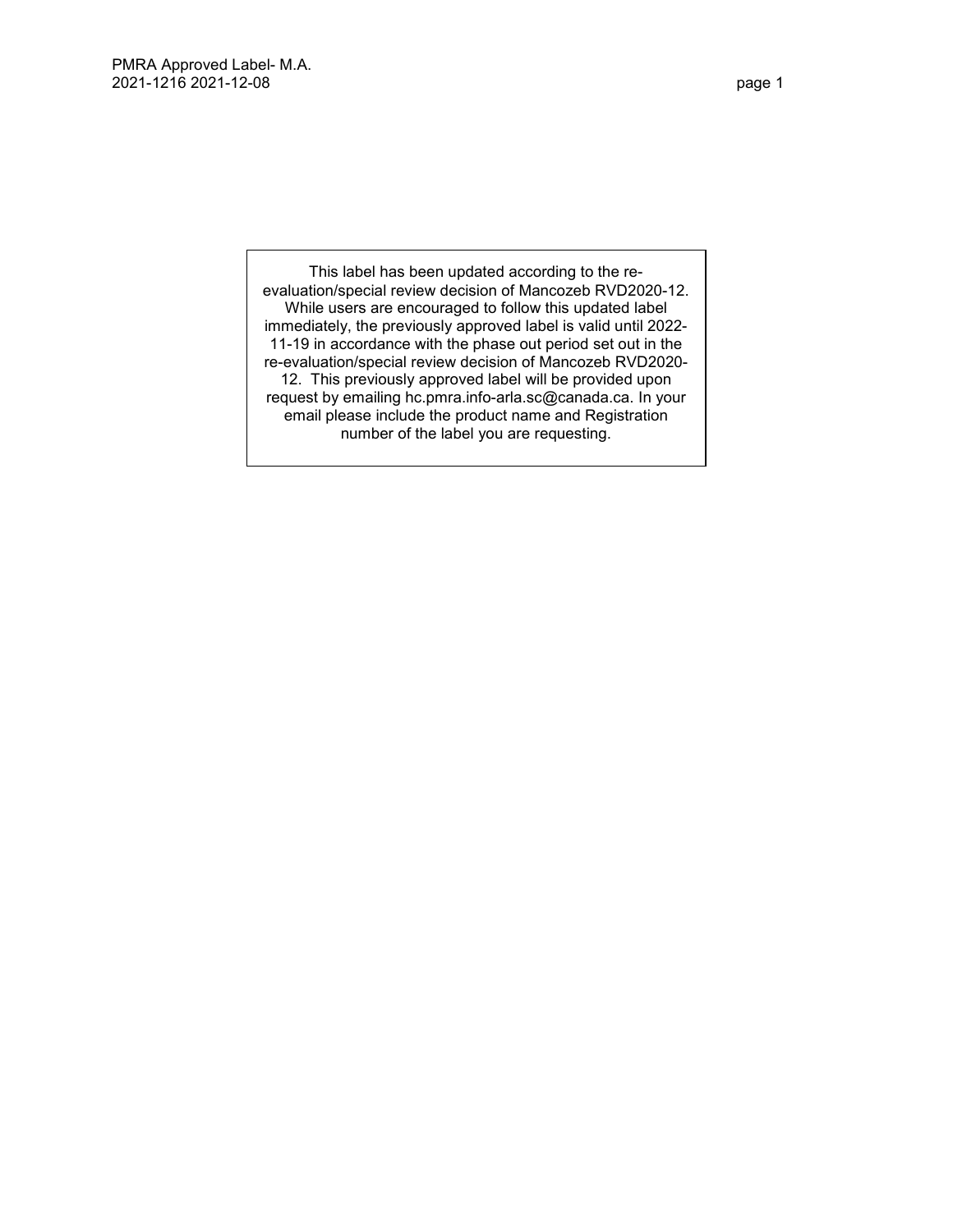**Container label** 

# **Gavel® DF Fungicide**

|                            |              |                                                                                                    | 22 |                                            |   |       |
|----------------------------|--------------|----------------------------------------------------------------------------------------------------|----|--------------------------------------------|---|-------|
|                            | <b>GROUP</b> | M3                                                                                                 |    | <b>FUNGICIDE</b>                           |   |       |
|                            |              | <b>Dry Flowable</b>                                                                                |    | <b>COMMERCIAL - AGRICULTURAL FUNGICIDE</b> |   |       |
|                            |              | KEEP OUT OF REACH OF CHILDREN<br><b>CAUTION - EYE IRRITANT</b><br><b>POTENTIAL SKIN SENSITIZER</b> |    | READ THE LABEL AND BOOKLET BEFORE USING    |   |       |
| <b>ACTIVE INGREDIENTS:</b> |              |                                                                                                    |    |                                            | . | 66.7% |
| ZOXAMIDE:                  |              |                                                                                                    |    |                                            | . | 8.3%  |

REGISTRATION NO. 26842 PEST CONTROL PRODUCTS ACT

NET CONTENTS: \_\_\_\_\_\_\_\_kg\_\_\_



**Gowan Company**  P.O. Box 5569 Yuma, AZ 85364-5569

Product Information: 1-800-960-4318

®Trademark of Gowan Company, L.L.C.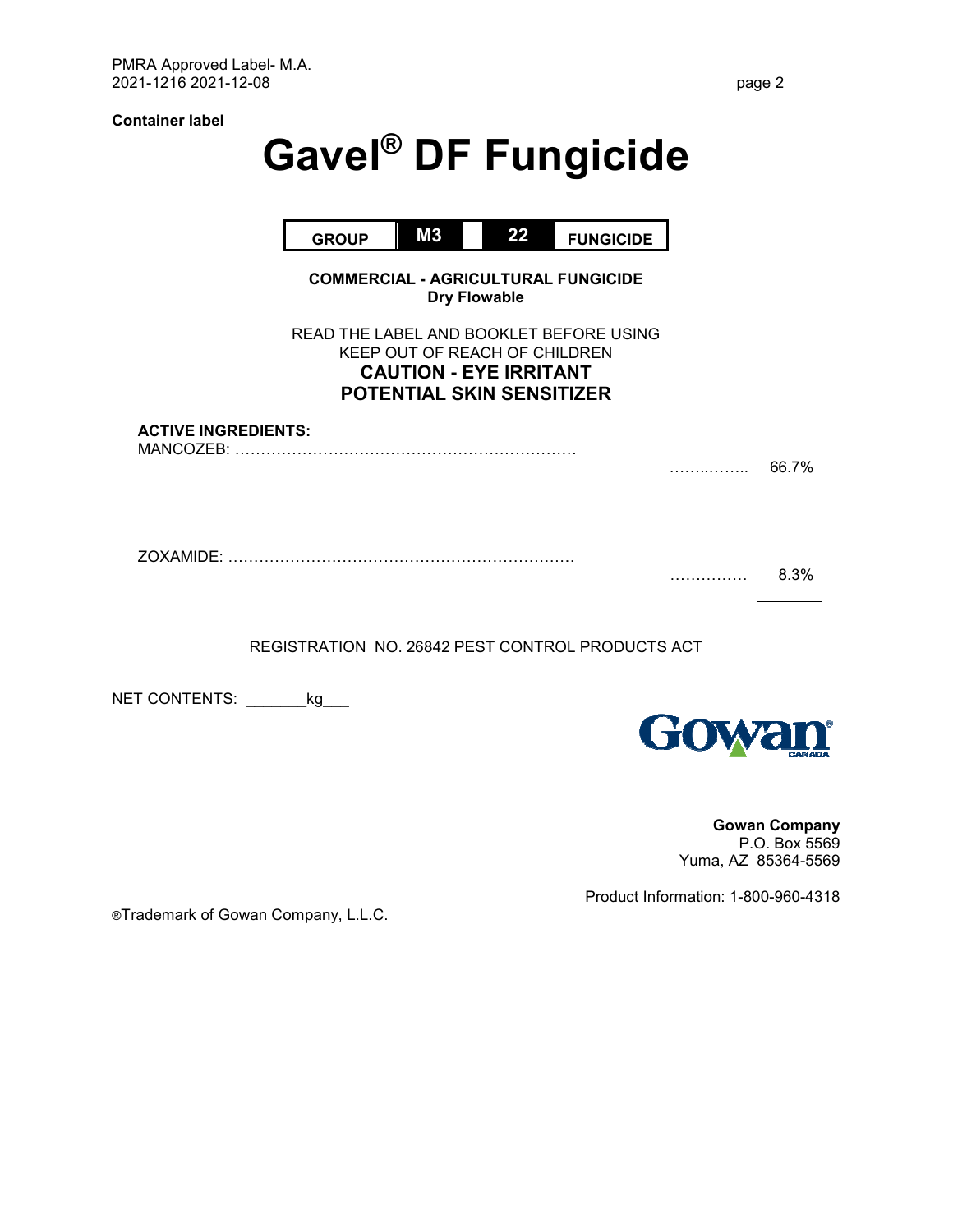# **PRECAUTIONS**

**KEEP OUT OF REACH OF CHILDREN** 

Hazards to Humans and domestic Animals

# **CAUTION – EYE IRRITANT**

Causes moderate eye irritation. Avoid contact with skin, eyes or clothing. Remove PPE immediately after handling this product. Wash the outside of gloves before removing. As soon as possible, after handling, wash thoroughly with soap and water and change into clean clothing. Wash hands with soap and water before eating, drinking, chewing gum, using tobacco or using the toilet. Prolonged or frequently repeated skin contact may cause allergic reactions in some individuals. Harmful if inhaled. Avoid breathing dust. Remove contaminated clothing and wash clothing before reuse.

Use good pesticide application practices and apply only when the potential for drift to non-target or sensitive areas is minimal. Take into consideration residential areas, areas of human activities, bodies of water, meteorological conditions including wind speed, wind direction, temperature inversions, application equipment and sprayer settings used for application. This product is not to be used in or around homes or other residential areas such as parks, school grounds and/or playing fields. Residential areas are defined as any use site where the general public, including children, could be exposed during or after application. It is not for use by homeowners.

If this pest control product is to be used on a commodity that may be exported to the U.S. and you require information on acceptable residue levels in the U.S., visit CropLife Canada's web site at www.croplife.ca.

# **PERSONAL PROTECTIVE CLOTHING AND EQUIPMENT**

Wear a long-sleeved shirt, long pants, chemical-resistant gloves, socks and shoes during mixing, loading, application, clean-up and repair. Gloves are not required during application within a closed cab or cockpit.

In addition, wear chemical-resistant headgear during open cab airblast application. Chemicalresistant headgear includes Sou'Wester hat, chemical-resistant rain hat or large brimmed waterproof hat and hood with sufficient neck protection. Gloves and chemical-resistant hat are not required during application within a closed cab.

A respirator with a NIOSH-approved organic-vapour-removing cartridge with a prefilter approved for pesticides, or a NIOSH-approved canister approved for pesticides is required when mixing/loading.

During open-cab groundboom application, applicators must wear either a respirator with a NIOSH approved organic-vapour-removing cartridge with a prefilter approved for pesticides OR a NIOSH approved canister approved for pesticides OR use a closed-cab tractor that provides both a physical barrier and respiratory protection (such as dust/mist filtering and/or vapour/gas purification system) when handling more than 525 kg per person per day. The closed cab must have a chemical-resistant barrier that totally

surrounds the occupant and prevents contact with pesticides outside the cab. These restrictions are in place to minimize exposure to individual applicators. Application may need to be performed over multiple days or using multiple applicators.

Discard clothing and other absorbent materials that have been drenched or heavily contaminated with this product's concentrate. Do not reuse them. Follow manufacturer's instructions for cleaning/ maintaining PPE. If no such instructions for washables, use detergent and hot water. Keep and wash PPE separately from other laundry.

#### **Restricted-entry interval:**

| Crop            | <b>Postapplication Activity</b> | <b>REI and/or PHI (days)</b> |
|-----------------|---------------------------------|------------------------------|
| <b>Potatoes</b> | <b>Harvesting</b>               |                              |
|                 | <b>All other activities</b>     | 0.5                          |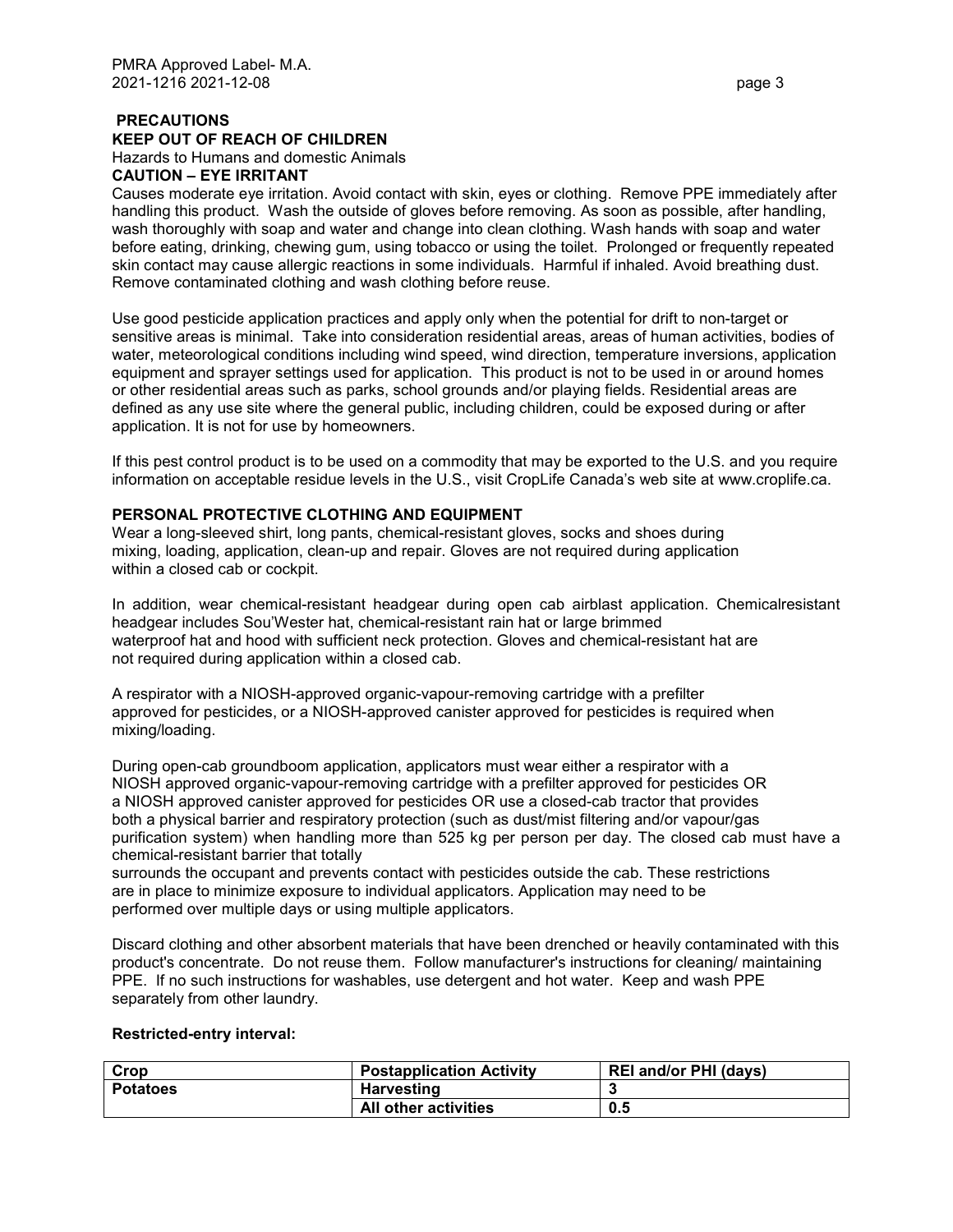| Onions (foliar) | <b>Harvesting</b>             | 14  |
|-----------------|-------------------------------|-----|
|                 | <b>Hand weeding</b>           |     |
|                 | All other activities          | 0.5 |
| <b>Grapes</b>   | <b>Harvesting</b>             | 66  |
|                 | <b>Girdling, Turning</b>      | 21  |
|                 | Leaf pulling by hand, tying,  |     |
|                 | training                      |     |
|                 | Hand set/Hand line irrigation |     |
|                 | related activities involving  |     |
|                 | foliar contact                |     |
|                 | <b>All other activities</b>   | 0.5 |

#### **FIRST AID**

**If swallowed:** Call a poison control center or doctor immediately for treatment advice. Have a person sip a glass of water if able to swallow. Do not induce vomiting unless told to do so by a poison control center or doctor. Do not give anything by mouth to an unconscious person.

**If on skin or clothing:** Take off contaminated clothing. Rinse skin immediately with plenty of water for 15-20 minutes. Call a poison control center or doctor for treatment advice.

**If inhaled:** Move person to fresh air. If person is not breathing, call 911 or an ambulance, then give artificial respiration, preferably by mouth-to-mouth, if possible. Call a poison control center or doctor for further treatment advice.

**If in eyes:** Hold eye open and rinse slowly and gently with water for 15-20 minutes. Remove contact lenses, if present, after the first 5 minutes, then continue rinsing eye. Call a poison control center or doctor for treatment advice.

Take container, label or product name and Pest Control Product Registration Number with you when seeking medical attention.

For product information call 1-800-960-4318 or visit our website at www.gowanco.com. In case of emergency involving a major spill, leak or fire call Chemtrec® at 1-800-424-9300. For medical emergencies call 1-888-478-0798.

#### **TOXICOLOGICAL INFORMATION**

No specific antidote. Employ supportive care. Treatment should be based on judgment of the physician in response to reactions of the patient.

#### **AGRICULTURAL CHEMICAL**

Do not ship or store with food, feeds, drugs or clothing.

#### **STORAGE**

Keep away from fire and sparks. Store in a cool, dry, well-ventilated area. Do not allow to become wet or overheated in storage: decomposition, impaired activity, or fire may result. Keep container closed when not in use. Pallets of containers should not be stacked more than three high. Provide access aisle for each two rows. Decomposition produces a foul odor; if observed, check for hot containers and immediately remove to open areas for disposal. To prevent contamination store this product away from food or feed.

#### **ENVIRONMENTAL PRECAUTIONS**

TOXIC to aquatic organisms and non-target terrestrial plants. Observe buffer zones specified under DIRECTIONS FOR USE.

TOXIC to small wild mammals.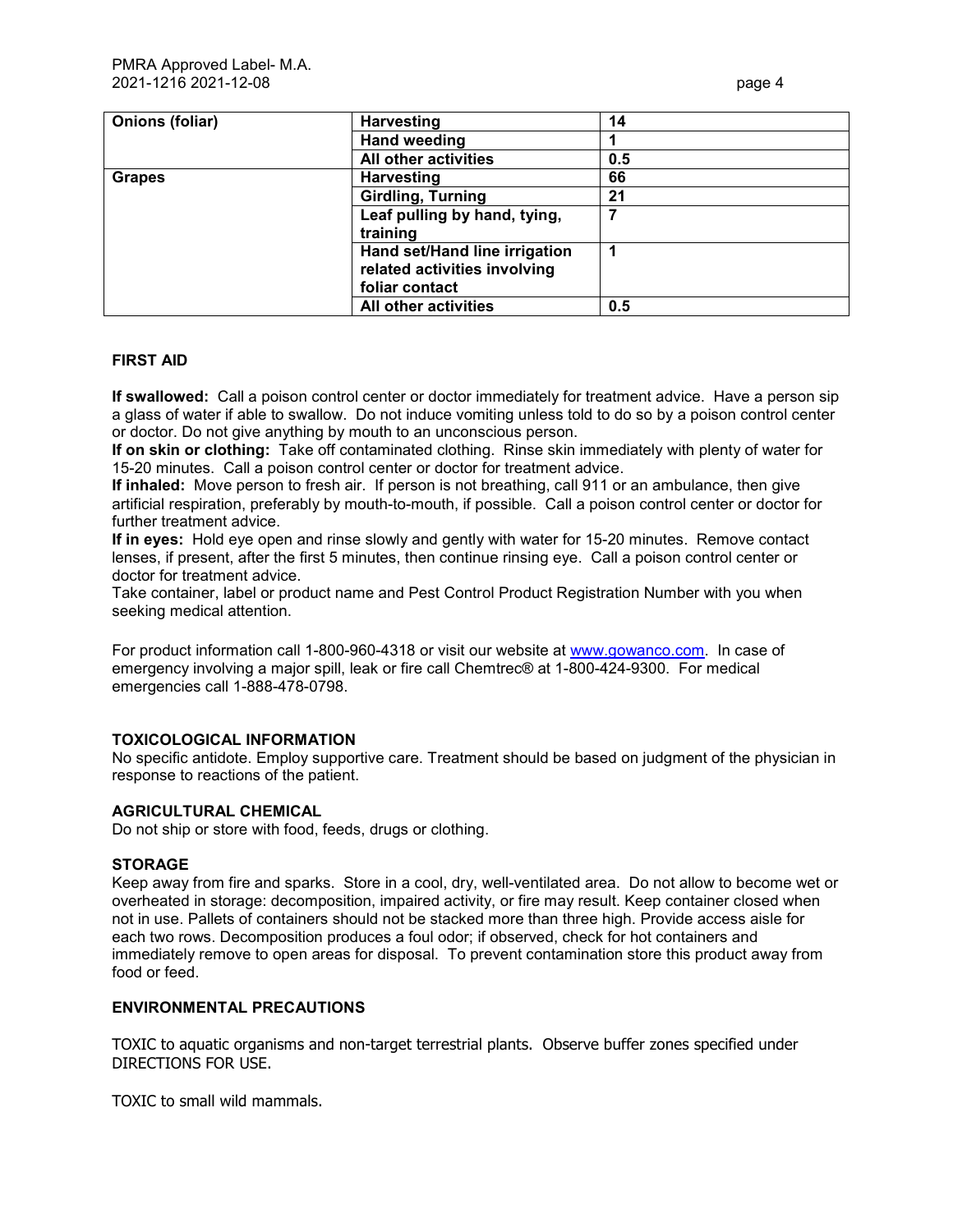## TOXIC to birds

May be toxic to bees. Minimize spray drift to reduce harmful effects on bees in habitats close to the application site. Avoid application during the crop blooming period. If applications must be made during the crop blooming period, restrict applications to the evening when most bees are not foraging. Avoid applications when bees are foraging in the treatment area in ground cover containing blooming weeds. To further minimizeexposure to pollinators, refer to the complete guidance "Protecting Pollinators during Pesticide Spraying – Best Management Practices" on the Health Canada website (www.canada.ca/pollinators).

Toxic to certain beneficial arthropods (which may include predatory and parasitic insects, spiders, and mites). Minimize spray drift to reduce harmful effects on beneficial arthropods in habitats next to the application site such as hedgerows and woodland.

To reduce runoff from treated areas into aquatic habitats avoid application to areas with a moderate to steep slope, compacted soil, or clay.

Avoid application when heavy rain is forecast.

Contamination of aquatic areas as a result of runoff may be reduced by including a vegetative strip between the treated area and the edge of the water body.

This product demonstrates the properties and characteristics associated with chemicals detected in groundwater. The use of this product in areas where soils are permeable, particularly where the water table is shallow, may result in ground water contamination.

#### **DISPOSAL/DECONTAMINATION**

#### **Recyclable Containers:**

Do not reuse this container for any purpose. This is a recyclable container, and is to be disposed of at a container collection site. Contact your local distributor/dealer or municipality for the location of the nearest collection site. Before taking the container to the collection site:

1.Triple- or pressure-rinse the empty container. Add the rinsings to the spray mixture in the tank. 2.Make the empty, rinsed container unsuitable for further use.

If there is no container collection site in your area, dispose of the container in accordance with provincial requirements.

#### **Returnable Containers:**

Do not reuse this container for any purpose. For disposal, this empty container may be returned to the point of purchase (distributor/dealer).

#### **Disposal of Unused/Unwanted Product:**

For information on disposal of unused, unwanted product, contact the manufacturer or the provincial regulatory agency. Contact the manufacturer and the provincial regulatory agency in case of a spill, and for clean-up of spills.

**NOTICE TO USER:** This pest control product is to be used only in accordance with the directions on the label. It is an offence under the *Pest Control Products Act* to use this product in a way that is inconsistent with the directions on the label.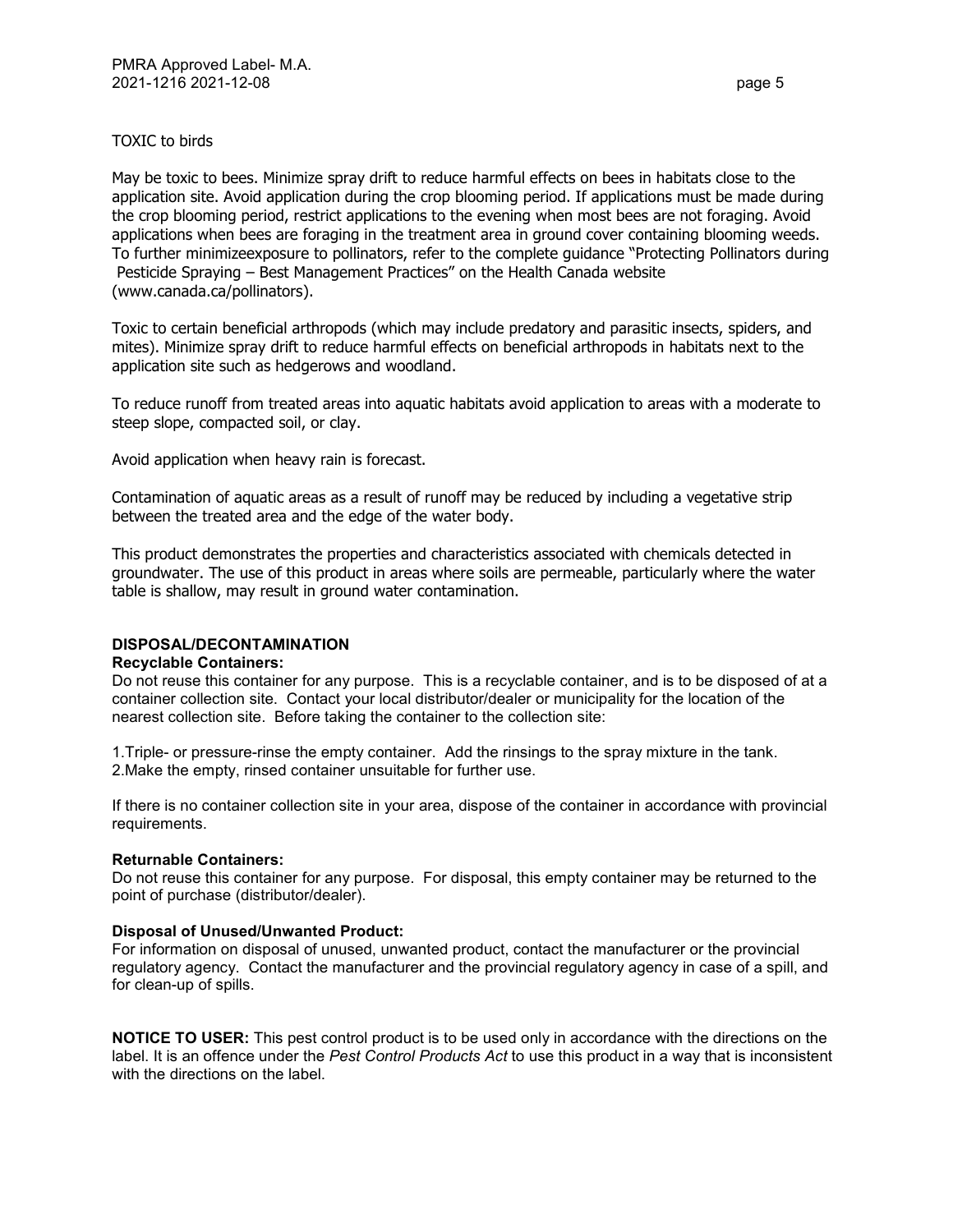# **Gavel® DF Fungicide**

|                                        | <b>GROUP</b> | M3                                                                                                 | 22 | <b>FUNGICIDE</b>                           |   |       |
|----------------------------------------|--------------|----------------------------------------------------------------------------------------------------|----|--------------------------------------------|---|-------|
|                                        |              | <b>Dry Flowable</b>                                                                                |    | <b>COMMERCIAL - AGRICULTURAL FUNGICIDE</b> |   |       |
|                                        |              | KEEP OUT OF REACH OF CHILDREN<br><b>CAUTION - Eye Irritant</b><br><b>POTENTIAL SKIN SENSITIZER</b> |    | READ THE LABEL AND BOOKLET BEFORE USING    |   |       |
| <b>ACTIVE INGREDIENTS:</b><br>MANCOZEB |              |                                                                                                    |    |                                            | . | 66.7% |
| <b>ZOXAMIDE</b>                        |              |                                                                                                    |    |                                            |   | 8.3%  |
|                                        |              |                                                                                                    |    |                                            |   |       |

REGISTRATION NO. 26842 PEST CONTROL PRODUCTS ACT

NET CONTENTS: \_\_\_\_\_\_\_kg\_\_\_



**Gowan Company**  P.O. Box 5569 Yuma, AZ 85364-5569

®Trademark of Gowan Company, L.L.C.

Product Information: 1-800-960-4318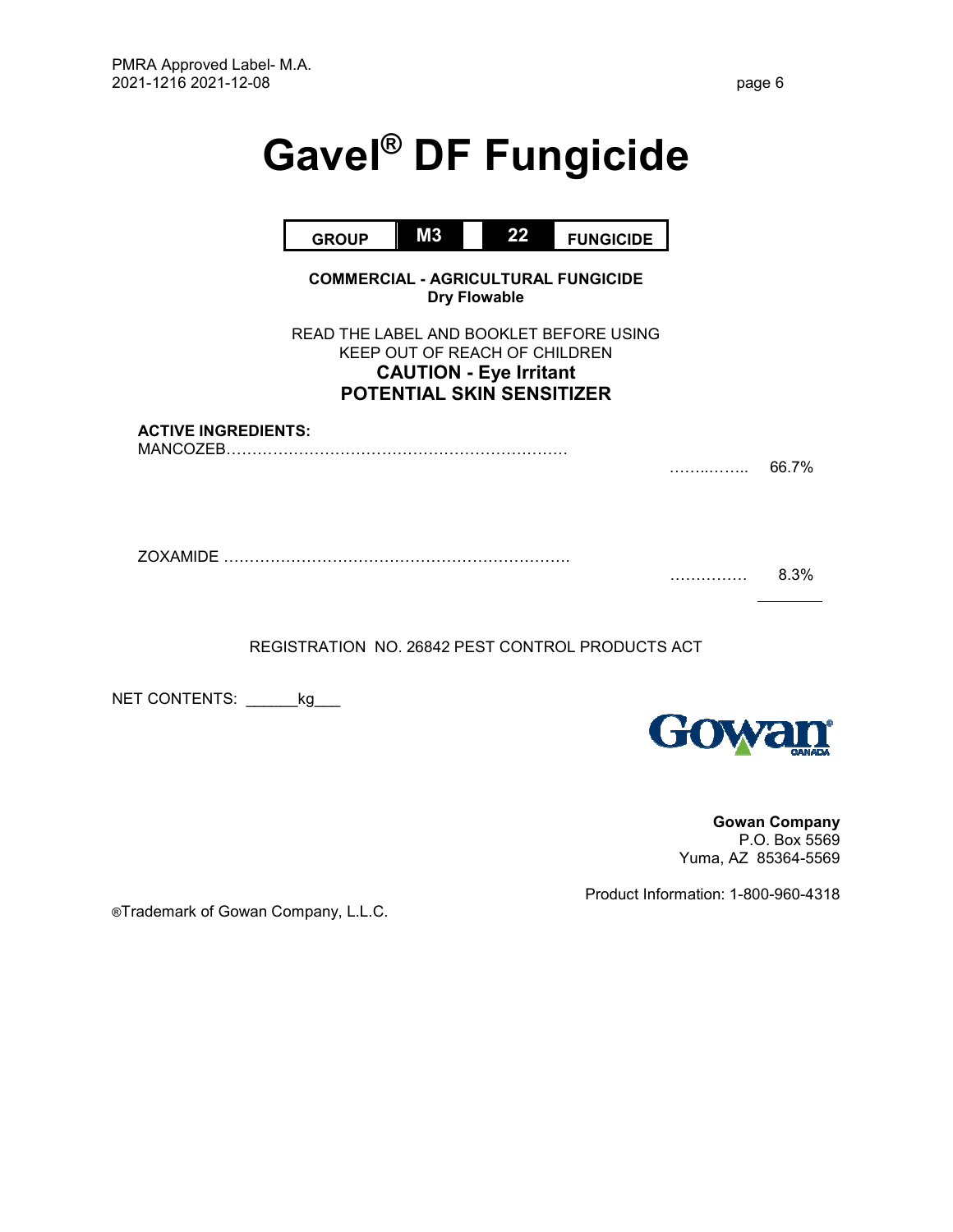# **PRECAUTIONS**

# **KEEP OUT OF REACH OF CHILDREN**

Hazards to Humans and domestic Animals

# **CAUTION - EYE IRRITANT**

Causes moderate eye irritation. Avoid contact with skin, eyes or clothing. Remove PPE immediately after handling this product. Wash the outside of gloves before removing. As soon as possible, after handling, wash thoroughly with soap and water and change into clean clothing. Wash hands with soap and water before eating, drinking, chewing gum, using tobacco or using the toilet. Prolonged or frequently repeated skin contact may cause allergic reactions in some individuals. Harmful if inhaled. Avoid breathing dust. Remove contaminated clothing and wash clothing before reuse.

Use good pesticide application practices and apply only when the potential for drift to non-target or sensitive areas is minimal. Take into consideration residential areas, areas of human activities, bodies of water, meteorological conditions including wind speed, wind direction, temperature inversions, application equipment and sprayer settings used for application. This product is not to be used in or around homes or other residential areas such as parks, school grounds and/or playing fields. Residential areas are defined as any use site where the general public, including children, could be exposed during or after application. It is not for use by homeowners.

If this pest control product is to be used on a commodity that may be exported to the U.S. and you require information on acceptable residue levels in the U.S., visit CropLife Canada's web site at www.croplife.ca.

# **PERSONAL PROTECTIVE CLOTHING AND EQUIPMENT**

Wear a long-sleeved shirt, long pants, chemical-resistant gloves, socks and shoes during mixing, loading, application, clean-up and repair. Gloves are not required during application within a closed cab or cockpit.

In addition, wear chemical-resistant headgear during open cab airblast application. Chemicalresistant headgear includes Sou'Wester hat, chemical-resistant rain hat or large brimmed waterproof hat and hood with sufficient neck protection. Gloves and chemical-resistant hat are not required during application within a closed cab.

A respirator with a NIOSH-approved organic-vapour-removing cartridge with a prefilter approved for pesticides, or a NIOSH-approved canister approved for pesticides is required when mixing/loading.

During open-cab groundboom application, applicators must wear either a respirator with a NIOSH approved organic-vapour-removing cartridge with a prefilter approved for pesticides OR a NIOSH approved canister approved for pesticides OR use a closed-cab tractor that provides both a physical barrier and respiratory protection (such as dust/mist filtering and/or vapour/gas purification system) when handling more than 525 kg per person per day. The closed cab must have a chemical-resistant barrier that totally

surrounds the occupant and prevents contact with pesticides outside the cab. These restrictions are in place to minimize exposure to individual applicators. Application may need to be performed over multiple days or using multiple applicators.

Discard clothing and other absorbent materials that have been drenched or heavily contaminated with this product's concentrate. Do not reuse them. Follow manufacturer's instructions for cleaning/ maintaining PPE. If no such instructions for washables, use detergent and hot water. Keep and wash PPE separately from other laundry.

# **FIRST AID**

**If swallowed:** Call a poison control center or doctor immediately for treatment advice. Have a person sip a glass of water if able to swallow. Do not induce vomiting unless told to do so by a poison control center or doctor. Do not give anything by mouth to an unconscious person.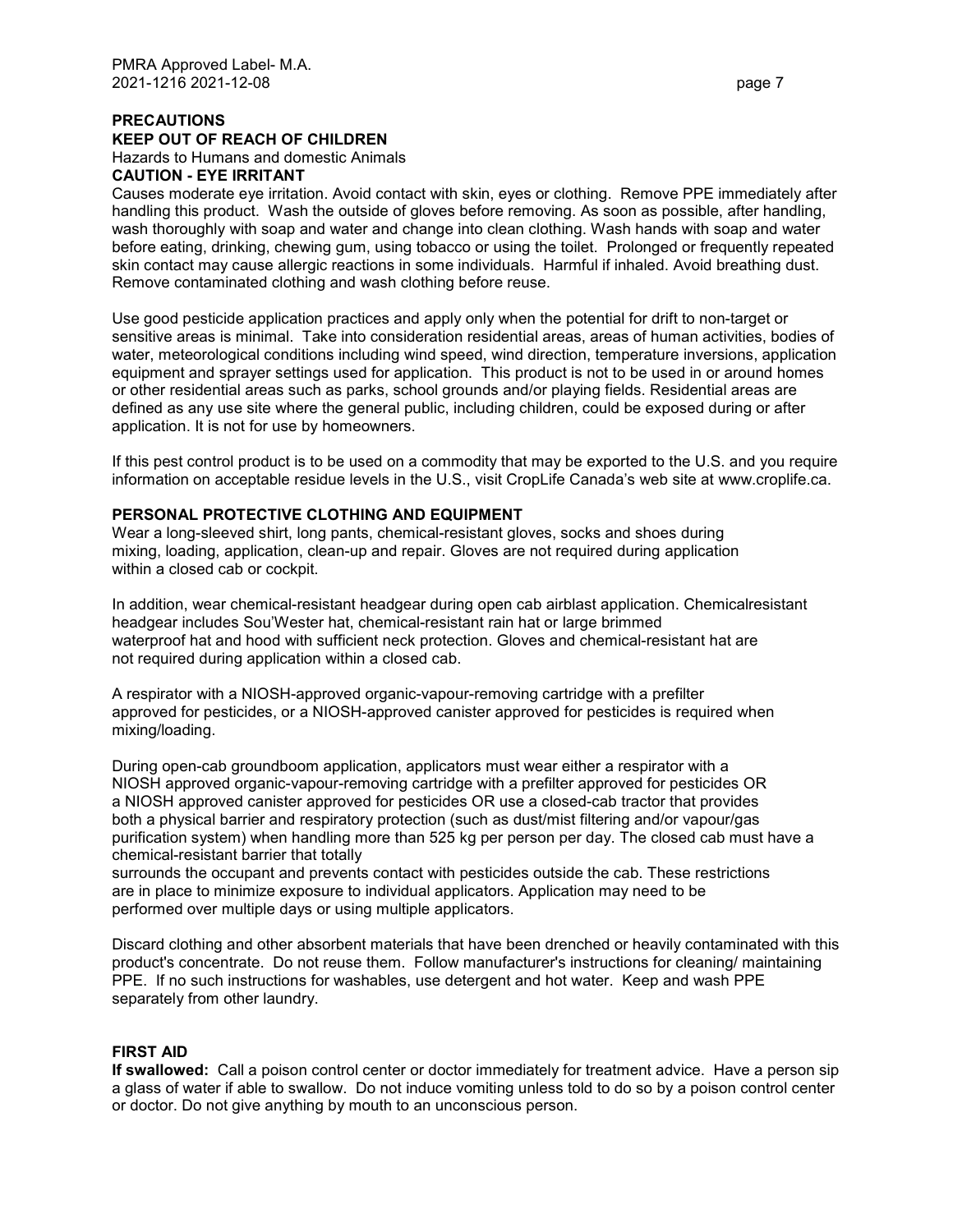**If on skin or clothing:** Take off contaminated clothing. Rinse skin immediately with plenty of water for 15-20 minutes. Call a poison control center or doctor for treatment advice.

**If inhaled:** Move person to fresh air. If person is not breathing, call 911 or an ambulance, then give artificial respiration, preferably by mouth-to-mouth, if possible. Call a poison control center or doctor for further treatment advice.

**If in eyes:** Hold eye open and rinse slowly and gently with water for 15-20 minutes. Remove contact lenses, if present, after the first 5 minutes, then continue rinsing eye. Call a poison control center or doctor for treatment advice.

Take container, label or product name and Pest Control Product Registration Number with you when seeking medical attention.

For product information call 1-800-960-4318 or visit our website at www.gowanco.com. In case of emergency involving a major spill, leak or fire call Chemtrec® at 1-800-424-9300. For medical emergencies call 1-888-478-0798.

#### **TOXICOLOGICAL INFORMATION**

No specific antidote. Employ supportive care. Treatment should be based on judgment of the physician in response to reactions of the patient.

#### **AGRICULTURAL CHEMICAL**

Do not ship or store with food, feeds, drugs or clothing.

#### **STORAGE**

Keep away from fire and sparks. Store in a cool, dry, well-ventilated area. Do not allow to become wet or overheated in storage: decomposition, impaired activity, or fire may result. Keep container closed when not in use. Pallets of containers should not be stacked more than three high. Provide access aisle for each two rows. Decomposition produces a foul odor; if observed, check for hot containers and immediately remove to open areas for disposal. To prevent contamination store this product away from food or feed.

#### **ENVIRONMENTAL PRECAUTIONS**

TOXIC to aquatic organisms and non-target terrestrial plants. Observe buffer zones specified under DIRECTIONS FOR USE.

TOXIC to small wild mammals.

#### TOXIC to birds

May be toxic to bees. Minimize spray drift to reduce harmful effects on bees in habitats close to the application site. Avoid application during the crop blooming period. If applications must be made during the crop blooming period, restrict applications to the evening when most bees are not foraging. Avoid applications when bees are foraging in the treatment area in ground cover containing blooming weeds. To further minimizeexposure to pollinators, refer to the complete guidance "Protecting Pollinators during Pesticide Spraying – Best Management Practices" on the Health Canada website (www.canada.ca/pollinators).

Toxic to certain beneficial arthropods (which may include predatory and parasitic insects, spiders, and mites). Minimize spray drift to reduce harmful effects on beneficial arthropods in habitats next to the application site such as hedgerows and woodland.

To reduce runoff from treated areas into aquatic habitats avoid application to areas with a moderate to steep slope, compacted soil, or clay.

Avoid application when heavy rain is forecast.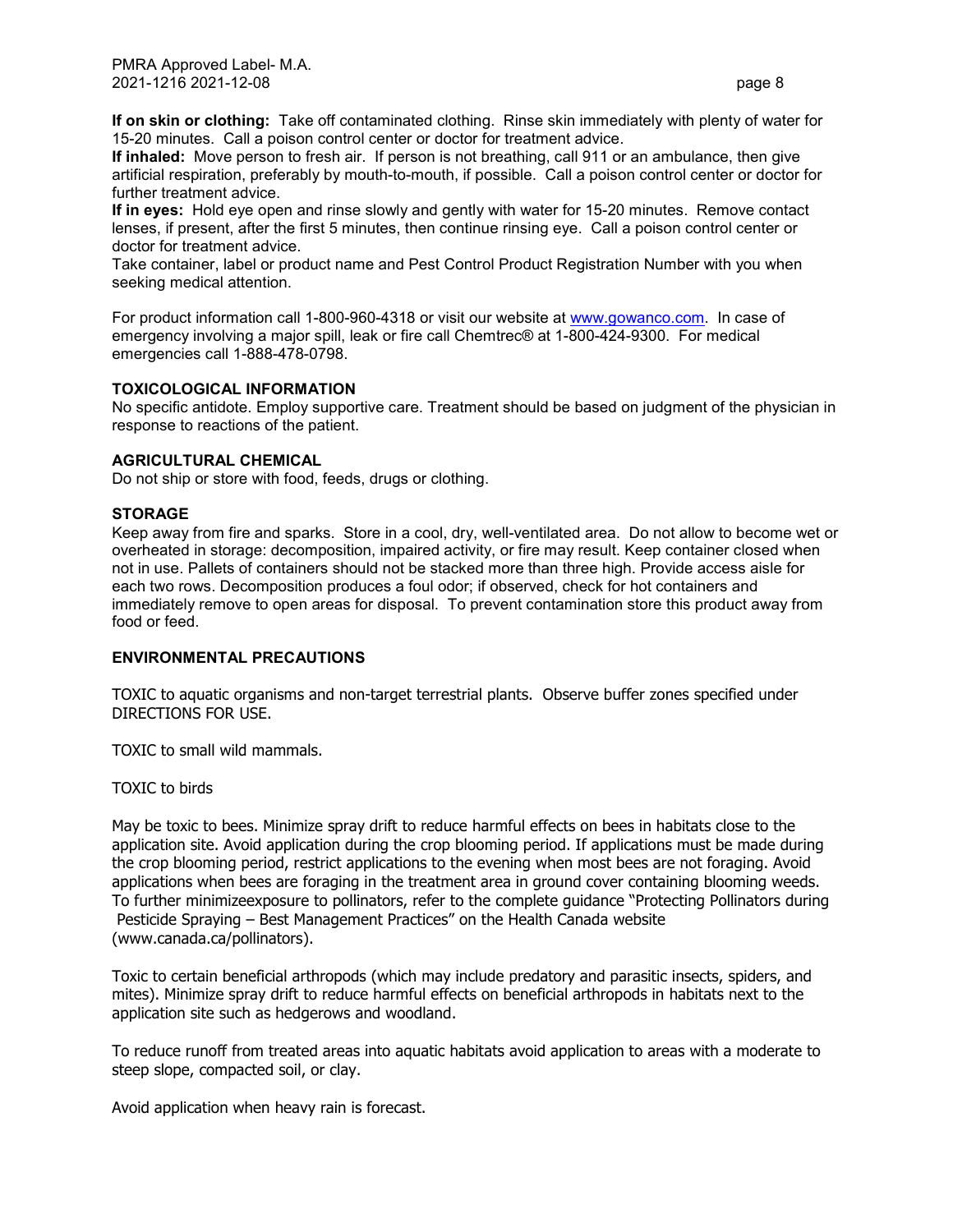Contamination of aquatic areas as a result of runoff may be reduced by including a vegetative strip between the treated area and the edge of the water body.

This product demonstrates the properties and characteristics associated with chemicals detected in groundwater. The use of this product in areas where soils are permeable, particularly where the water table is shallow, may result in ground water contamination.

#### **STORAGE**

Keep away from fire and sparks. Store in a cool, dry, well-ventilated area. Do not allow to become wet or overheated in storage: decomposition, impaired activitiy, or fire may result. Keep container closed when not in use. Pallets of containers should not be stacked more than three high. Provide access aisle for each two rows. Decomposition produces a foul odor; if observed, check for hot containers and immediately remove to open areas for disposal. To prevent contamination store this product away from food or feed.

# **DISPOSAL/DECONTAMINATION**

#### **Recyclable Containers:**

Do not reuse this container for any purpose. This is a recyclable container, and is to be disposed of at a container collection site. Contact your local distributor/dealer or municipality for the location of the nearest collection site. Before taking the container to the collection site:

1.Triple- or pressure-rinse the empty container. Add the rinsings to the spray mixture in the tank. 2.Make the empty, rinsed container unsuitable for further use.

If there is no container collection site in your area, dispose of the container in accordance with provincial requirements.

#### **Returnable Containers:**

Do not reuse this container for any purpose. For disposal, this empty container may be returned to the point of purchase (distributor/dealer).

#### **Disposal of Unused/Unwanted Product:**

For information on disposal of unused, unwanted product, contact the manufacturer or the provincial regulatory agency. Contact the manufacturer and the provincial regulatory agency in case of a spill, and for clean-up of spills.

#### **GENERAL INFORMATION**

Gavel DF Fungicide is a broad-spectrum protectant fungicide. Optimum disease control is achieved when the fungicide is applied in a regularly scheduled preventative spray program.

#### **Use Rate Determination**

Carefully read, understand, and follow label use rates and restrictions. Under low disease conditions, minimum label rates per application can be used while maximum label rates and the minimum interval may be used for severe or threatening disease conditions. For proper application, determine the number of hectares to be treated, the recommended label use rate and the water to be applied per hectare. Prepare only the amount of spray solution required to treat the measured area. Careful calibration of spray equipment is recommended prior to use.

#### **GENERAL USE PRECAUTIONS**

**Reentry**

**Notification** for Potatoes: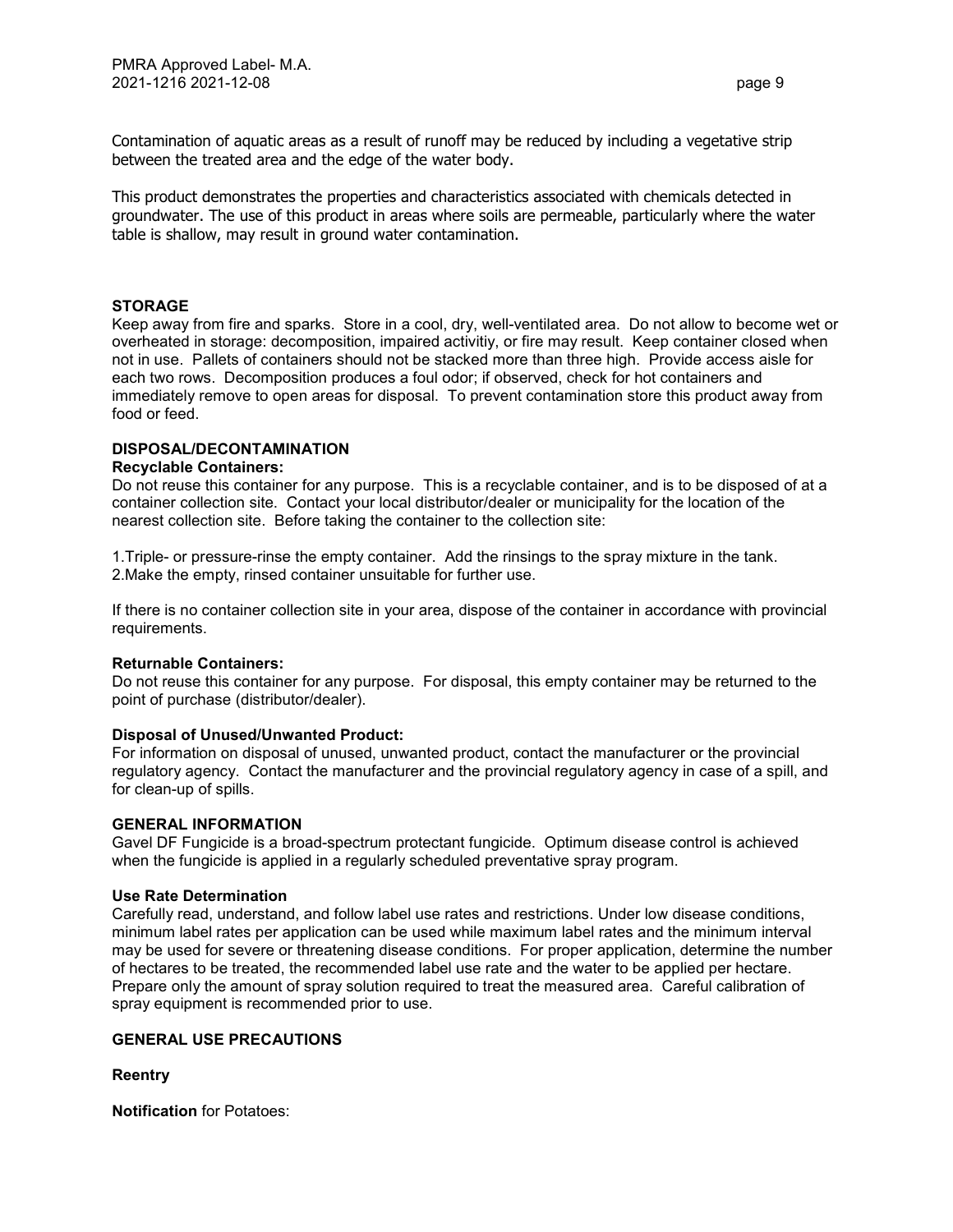Mixer/Loader/Applicator and Fieldworker Reentry personnel must be notified verbally before entering the treated area, "this area has been treated with Gavel DF Fungicide. Contact with treated surfaces may result in an allergic skin reaction (rash, redness, swelling, itchiness) or asthma symptoms or rhinitis (sneezing, nasal discharge, itchy eyes). Report the incident to your Gowan Company, L.L.C. representative. All reports are confidential."

#### **Notification** for Grapes:

Mixer/Loader/Applicator and Fieldworker Reentry personnel must be notified verbally and by a posted sign before entering the treated area, "this area has been treated with Gavel DF Fungicide. Contact with treated surfaces may result in an allergic skin reaction (rash, redness, swelling, itchiness) or asthma symptoms or rhinitis (sneezing, nasal discharge, itchy eyes). Report the incident to your Gowan Company, L.L.C. representative. All reports are confidential." Signs are to be posted at field entrances and along boarders no more then 8 m apart. Signs will be posted before the first application and remain in place for at least 20 days after application. The signs will be at least 36 cm by 41 cm with letters at least 3 cm high.

It is a violation of Federal law to use this product in a manner inconsistent with its labeling. Do not apply this product in a way that will contact workers or other persons, either directly or through drift. Only protected handlers may be in the area during application.

**Tank Mixtures:** Do not apply this product with any other additive, pesticide or fertilizer except as specifically recommended on this label.

#### **MIXING INSTRUCTIONS**

Slowly place into spray tank as it is being filled or thoroughly premix in a nurse tank for concentrate or aircraft sprayers. Add other co-applied fungicides after Gavel DF Fungicide has been placed into suspension.

As this pesticide is not registered for the control of pests in aquatic systems, DO NOT use to control aquatic pests.

DO NOT contaminate irrigation or drinking water supplies or aquatic habitats by cleaning of equipment or disposal of wastes.

To protect pollinators, follow the instructions regarding bees in the Environmental Precautions section.

#### **DIRECTIONS FOR USE**

READ ALL DIRECTIONS CAREFULLY BEFORE APPLYING. FAILURE TO FOLLOW LABEL INSTRUCTIONS MAY RESULT IN ERRATIC FUNGICIDE CONTROL OR CROP DAMAGE.

When applied as directed, Gavel DF Fungicide will control the listed diseases, unless otherwise indicated as suppression.

| Crop     | <b>Diseases</b><br><b>Controlled</b>                                                      | Rate of<br><b>GAVEL DF</b><br><b>Fungicide</b><br>Per<br><b>Application</b><br>Kilograms/<br><b>Hectare</b> | <b>Remarks</b><br>(Also Refer to<br>Directions for Use)                                          | <b>Restrictions</b>                                                                      |
|----------|-------------------------------------------------------------------------------------------|-------------------------------------------------------------------------------------------------------------|--------------------------------------------------------------------------------------------------|------------------------------------------------------------------------------------------|
| Potatoes | Late Blight<br>(Phytophthora<br><i>infestans</i> )<br>Early Blight<br>(Alternaria solani) | 2.25 kg                                                                                                     | Begin applications at<br>the first sign of disease<br>or when blight is<br>reported in the area. | Maximum of 6<br>applications per<br>season with a 3 day<br>pre-harvest interval<br>(PHI) |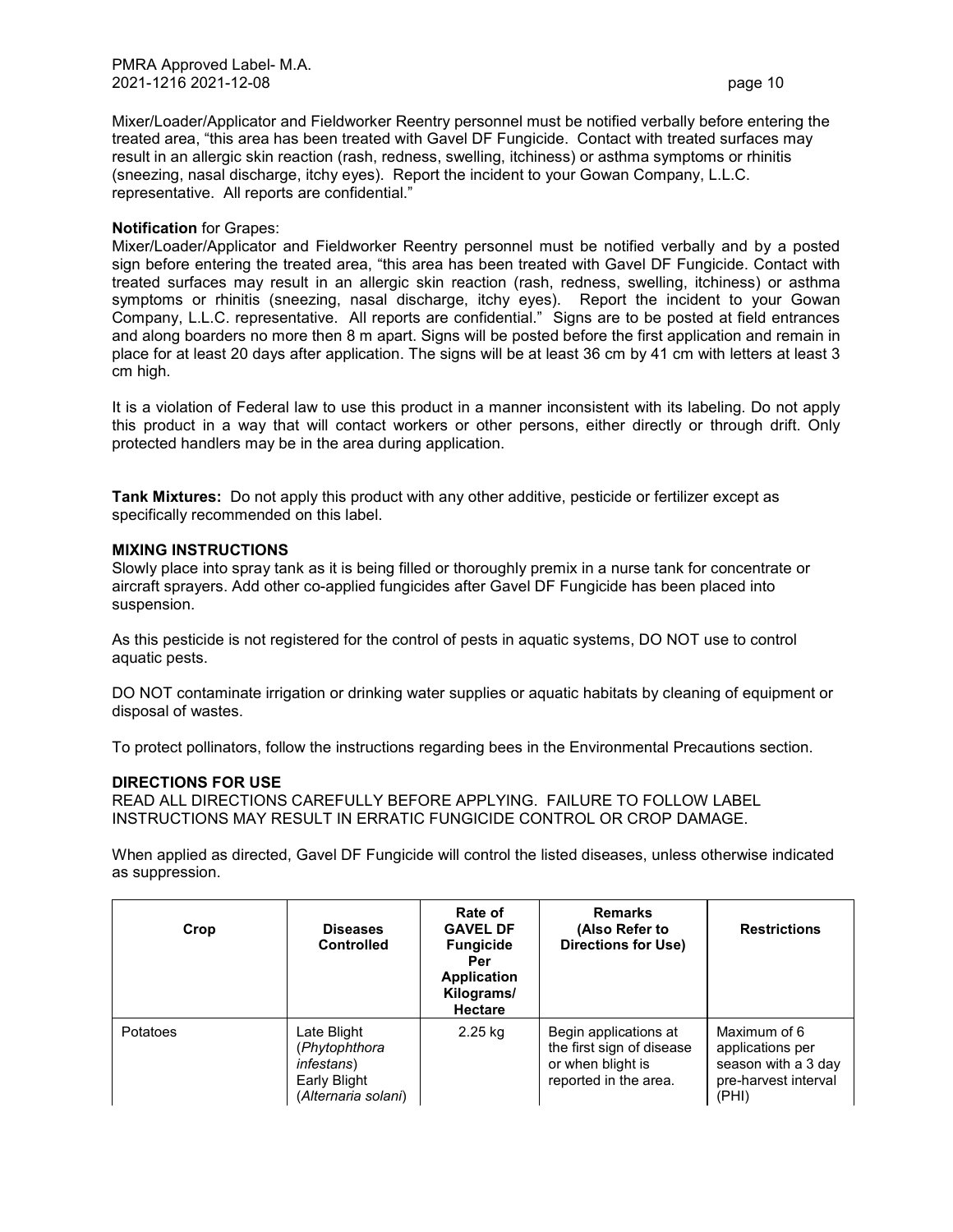|        |                                           |         | Apply every 7 days<br>under high disease<br>pressure when either<br>disease is present and<br>environmental<br>conditions favour<br>continued disease<br>development.<br>For aerial spray, apply<br>in 90L of water per<br>hectare. | Aerial and ground<br>application.<br>The total seasonal<br>application of<br>mancozeb and<br>metiram combined<br>cannot exceed the<br>maximum number of<br>applications on<br>potatoes of either<br>chemical per year<br>with no more than 3<br>applications being<br>metiram. |
|--------|-------------------------------------------|---------|-------------------------------------------------------------------------------------------------------------------------------------------------------------------------------------------------------------------------------------|--------------------------------------------------------------------------------------------------------------------------------------------------------------------------------------------------------------------------------------------------------------------------------|
|        |                                           | 1.7 kg  | Apply every 7 days<br>under low disease<br>pressure and<br>environmental<br>conditions unfavourable<br>for disease<br>development.<br>For aerial spray, apply<br>in 45 to 90 L of water<br>per hectare                              |                                                                                                                                                                                                                                                                                |
| Grapes | Downy mildew<br>(Plasmorpara<br>viticola) | 2.25 kg | Use as a pre-bloom<br>application.                                                                                                                                                                                                  | Maximum of 1<br>application per year<br>with a 66 day pre-<br>harvest interval<br>(PHI)<br>Ground application<br>only<br>Not for use in British<br>Columbia                                                                                                                    |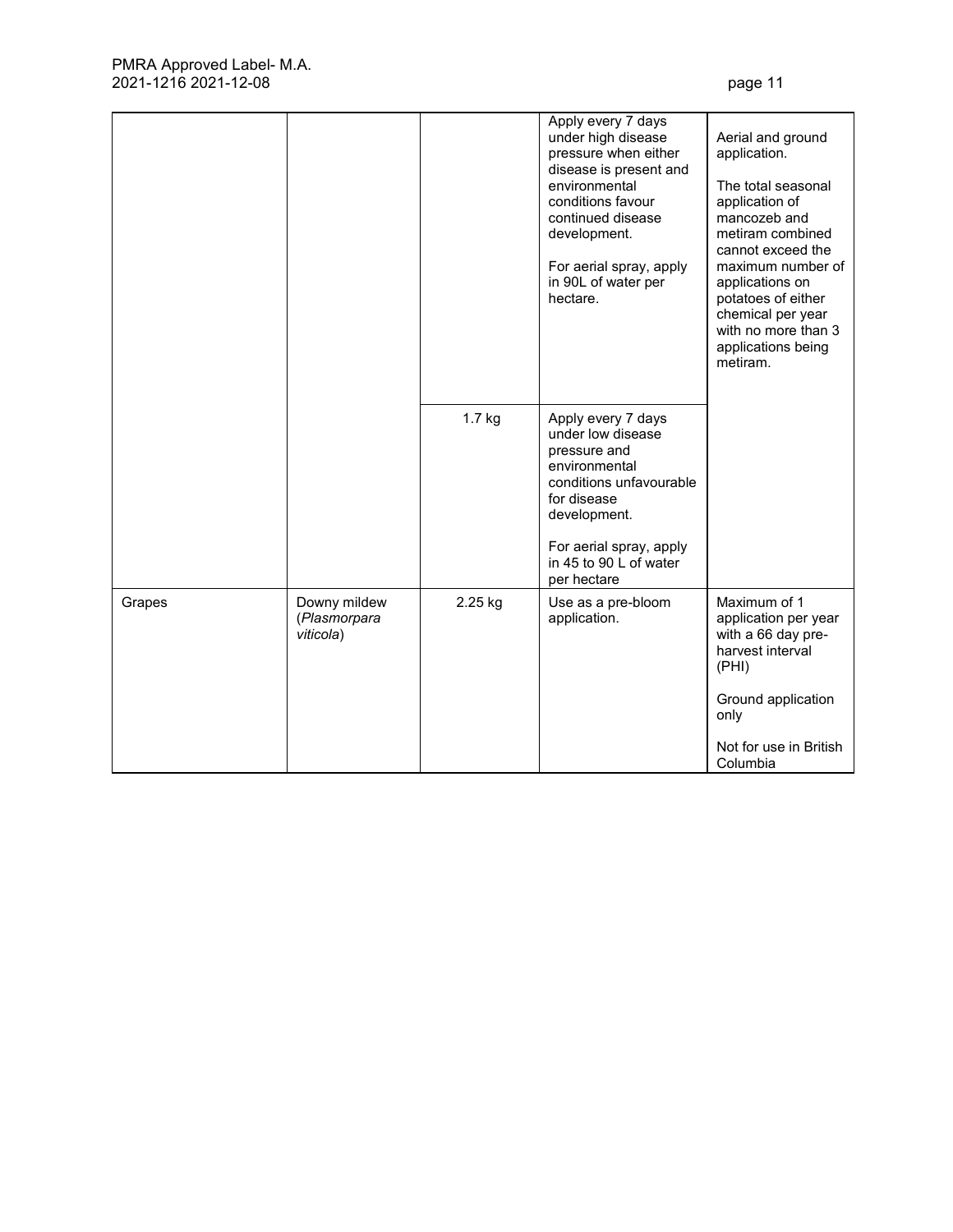| Crop        | <b>Diseases</b><br><b>Controlled</b>                                                                | Rate of<br><b>GAVEL DF</b><br><b>Fungicide</b><br>Per<br><b>Application</b><br>Kilograms/<br><b>Hectare</b> | <b>Remarks</b><br>(Also Refer to Directions<br>for Use)                                                                                                                                                                                                                                              | <b>Restrictions</b>                                                                                                                                                                  |
|-------------|-----------------------------------------------------------------------------------------------------|-------------------------------------------------------------------------------------------------------------|------------------------------------------------------------------------------------------------------------------------------------------------------------------------------------------------------------------------------------------------------------------------------------------------------|--------------------------------------------------------------------------------------------------------------------------------------------------------------------------------------|
| onion, bulb | Downy mildew<br>(Peronsospora<br>$d$ estructor $) -$<br>Suppression<br>Neck rot (Botrytis<br>allii) |                                                                                                             | 1.7 to 2.25 kg Apply preventatively when<br>diseases are first reported in<br>the area and repeat at 7 day<br>intervals throughout the<br>season.<br>Use the high rate under<br>moderate to high disease<br>pressure.<br>Do not allow spray or drift to<br>contact bulbs after lifting<br>from soil. | • Do not apply within 10<br>days of harvest.<br>• Do not make more<br>than 6 applications or<br>apply more than 18 kg<br>per hectare per year.<br>• Do not apply to<br>exposed bulb. |

A 30 day plantback interval (PBI) is required for leafy vegetables and root and tuber vegetables. For all other crops not included on the label, the PBI should be 140 days.

### **Buffer Zones**

Spot treatments using hand-held equipment do not require a spray buffer zone. Use of low-clearance hooded or shielded sprayers that prevent spray contact with crop, fruit or foliage, and soil drench or soil incorporation do not require a spray buffer zone.

The buffer zones specified in the table below are required between the point of direct application and the closest downwind edge of sensitive terrestrial habitats (such as grasslands, forested areas, shelter belts, woodlots, hedgerows, riparian areas and shrublands), sensitive freshwater habitats (such as lakes, rivers, sloughs, ponds, prairie potholes, creeks, marshes, streams, reservoirs and wetlands) and estuarine/marine habitats.

|                    |                                       |                      | Buffer Zones (metres) Required for the Protection of: |           |                  |                            |             |  |
|--------------------|---------------------------------------|----------------------|-------------------------------------------------------|-----------|------------------|----------------------------|-------------|--|
| Method of          |                                       |                      | Freshwater Habitat of                                 |           | Estuarine/Marine |                            | Terrestrial |  |
|                    |                                       | Crop                 |                                                       | Depths:   |                  | <b>Habitats of Depths:</b> |             |  |
| Application        |                                       |                      |                                                       | Greater   | Less than        | Greater                    |             |  |
|                    |                                       |                      |                                                       | than $1m$ | 1 m              | than $1 \text{ m}$         |             |  |
| Field<br>Sprayer   | Potatoes                              |                      | 5                                                     |           | 2                |                            |             |  |
| Airblast<br>Grapes | Early growth<br>stage                 | 40                   | 20                                                    | 30        | 20               |                            |             |  |
|                    |                                       | Late growth<br>stage | 30                                                    | 10        | 20               | 10                         |             |  |
| Aerial             |                                       | <b>Fixed Wing</b>    | 275                                                   | 15        | 50               | 15                         |             |  |
|                    | <b>Potatoes</b><br><b>Rotary Wing</b> |                      | 150                                                   | 10        | 35               | 10                         |             |  |

For tank mixes, consult the labels of the tank-mix partners and observe the largest (most restrictive) spray buffer zone of the products involved in the tank mixture and apply using the coarsest spray (ASAE) category indicated on the labels for those tank mix partners.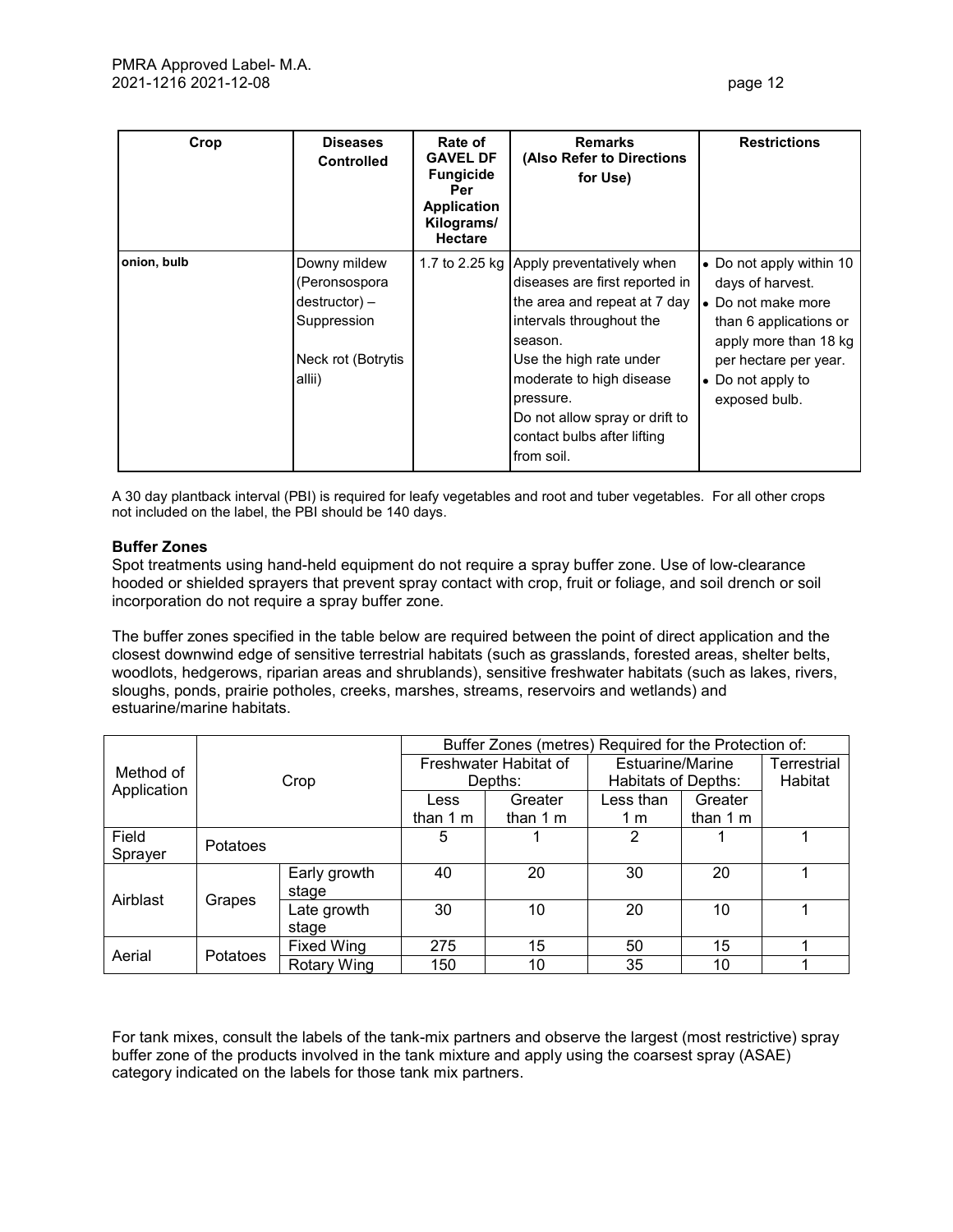The spray buffer zones for this product can be modified based on weather conditions and spray equipment configuration by accessing the Spray Buffer Zone Calculator on the Pesticides portion of the Canada.ca web site.

**When applied as a tank-mix combination, read and observe all label directions, including rates, personal protective equipment, restrictions and precautions for each product used in the tankmix. Always use in accordance with the most restrictive label restrictions and precautions.** 

### **APPLICATION DIRECTIONS**

DO NOT apply by hand. DO NOT apply using handheld equipment. DO NOT apply in greenhouses.

# **GROUND Application Directions for Use**

Thorough coverage foliar sprays generally result in optimum disease control. To achieve good coverage use proper spray pressure, water volume per hectare, nozzles (generally hollowcone), disc (generally D5 to D7), nozzle spacing, and tractor speed. Consult spray nozzle accessory catalogues for specific information on proper equipment calibration.

**Field sprayer application**: DO NOT apply during periods of dead calm. Avoid application of this product when winds are gusty. DO NOT apply with spray droplets smaller than the American Society of Agricultural Engineers (ASAE S572.1) medium classification. Boom height must be 60 cm or less above the crop or ground.

**Airblast application**: DO NOT apply during periods of dead calm. Avoid application of this product when winds are gusty. DO NOT direct spray above plants to be treated. Turn off outward pointing nozzles at row ends and outer rows. DO NOT apply when wind speed is greater than 16 km/hr

#### **AERIAL Application Directions for Use**

DO NOT apply during periods of dead calm. Avoid application of this product when winds are gusty. DO NOT apply when wind speed is greater than 16 km/h at flying height at the site of application. DO NOT apply with spray droplets smaller than the American Society of Agricultural Engineers (ASAE S572.1) medium classification. Reduce drift caused by turbulent wingtip vortices. Nozzle distribution along the spray boom length MUST NOT exceed 65% of the wing- or rotorspan.

Apply only by fixed-wing or rotary aircraft equipment which has been functionally and operationally calibrated for the atmospheric conditions of the area and the application rates and conditions of this label.

Label rates, conditions and precautions are product specific. Read and understand the entire label before opening this product. Apply only at the rate recommended for aerial application on this label. **Where no rate for aerial application appears for the specific use/crop, this product cannot be applied by any type of aerial equipment for that use/crop.** 

Ensure uniform application. To avoid streaked, uneven or overlapped application, use appropriate marking devices

#### **Aerial Use Precautions**

Apply only when meteorological conditions at the treatment site allow for complete and even crop coverage. Apply only when the potential for drift beyond the area to be treated is minimal. Take into consideration wind speed, wind direction, temperature inversions, application equipment, and sprayer settings. Apply only under conditions of good practice specific to aerial application as outlined in the *National Aerial Pesticide Application Manual,* developed by the Federa/Provincial/Territorial Committee on Pest Management and Pesticides.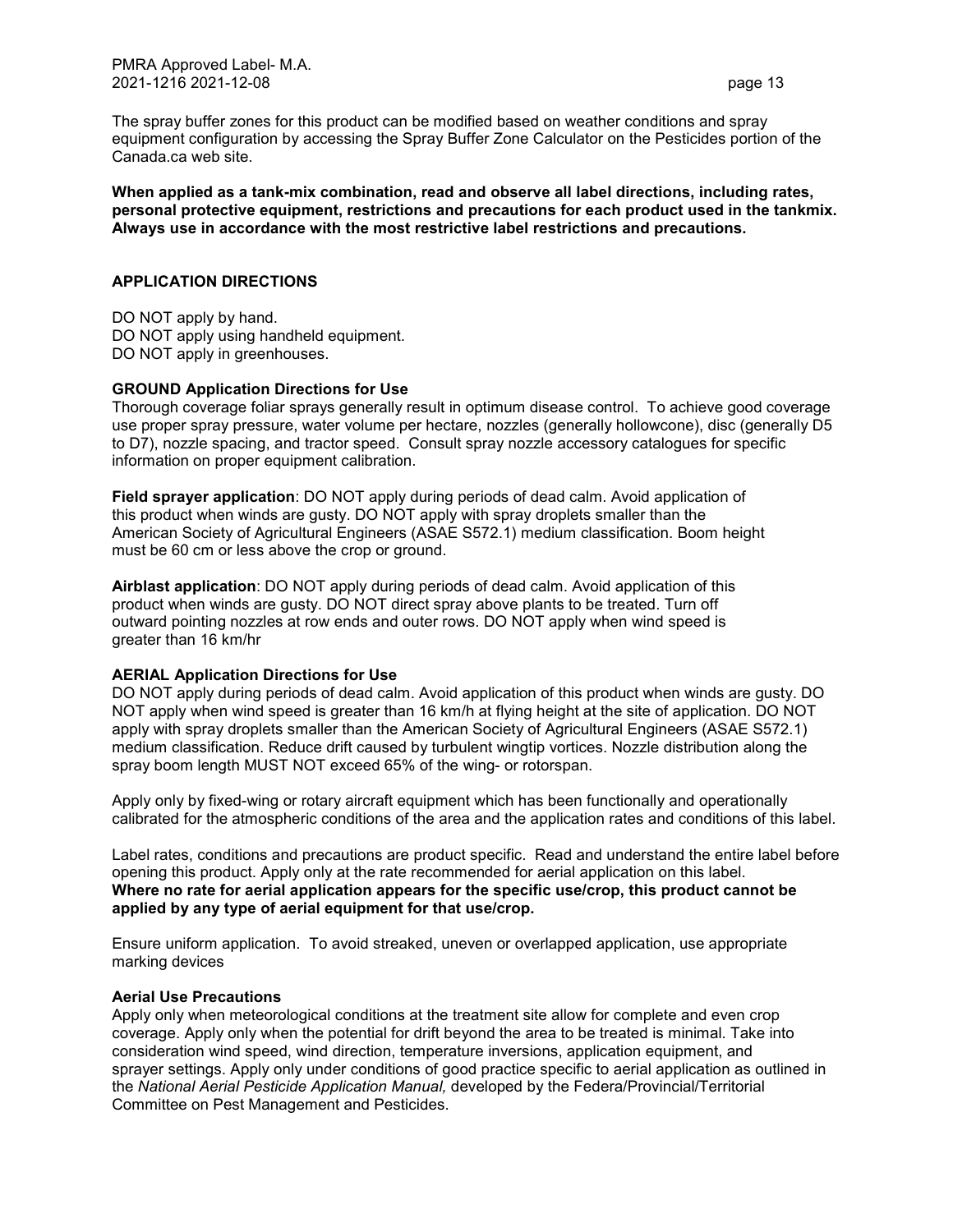Do not apply to any body of water. Avoid drifting of spray onto any body of water or other non-target areas. Specified buffer zones should be observed.

Coarse sprays are less likely to drift, therefore, avoid combinations of pressure and nozzle type that will result in fine particles (mist). Do not apply during periods of dead calm or when wind velocity and direction pose a risk of spray drift. Do not spray when the wind is blowing towards a nearby sensitive crop, garden, terrestrial habitat (such as shelter-belt) or aquatic habitat.

#### **Aerial Operator Precautions**

Do not allow the pilot to mix chemicals to be loaded onto the aircraft. Loading of premixed chemicals with a closed system is permitted.

It is desirable that the pilot have communication capabilities at each treatment site at the time of application.

The field crew and the mixer/loaders must wear coveralls over long-sleeved shirt and long pants, chemical resistant gloves, shoes plus socks, protective eyewear and a chemical resistant apron during mixing/loading, cleanup and repair. Follow the more stringent label precautions in cases where the operator precautions exceed the generic label recommendations on the existing ground boom label.

All personnel on the job site must wash hands and face thoroughly before eating and drinking. Protective clothing, aircraft cockpit and vehicle cabs must be decontaminated regularly.

#### **Product Specific Precautions**

Read and understand the entire label before opening this product. If you have questions, call the manufacturer at 1-800-960-4318 or obtain technical advice from the distributor or your provincial agricultural representative. Application of this product must meet and/or conform to the following:

**Volume:** Apply the recommended spray volume rate of 45 to 90 liters of water per hectare. Use 90 liters under high disease pressure to provide better crop coverage.

**Nozzle selection:** Hollow cone brass nozzles with a D-series orifice disc and core (whirlplate) are recommended. Nozzles should point straight down or slightly backward.

**Swath width:** For most field and vegetable crops, swaths just beyond the wingspan of 11 to 12 meters for light aircraft and up to 14 meters for heavier aircraft are suggested. Optimum swath for helicopters is usually 1.5 to 3 meters beyond normal boom length.

**Altitude:** For most crops, the spray boom should be positioned 1.5 to 3 meters above the crop canopy.

**Flagging**: Swaths should be marked at the end of the field with permanent flags. Do not use human flaggers. Swaths should be measured accurately with a chain or other device except when rows can be accurately counted.

#### **RESISTANCE MANAGEMENT RECOMMENDATIONS**

For resistance management, Gavel DF Fungicide contains both a Group M and Group 22 fungicide. Any fungal population may contain individuals naturally resistant to Gavel DF Fungicide and other Group 22 or Group M fungicides. A gradual or total loss of pest control may occur over time if these fungicides are used repeatedly in the same fields. Other resistance mechanisms that are not linked to site of action but specific for individual chemicals, such as enhanced metabolism, may also exist. Appropriate resistancemanagement strategies should be followed.

To delay fungicide resistance:

 Where possible, rotate the use of Gavel DF Fungicide or other Group M or Group 22 fungicides with different groups that control the same pathogens.